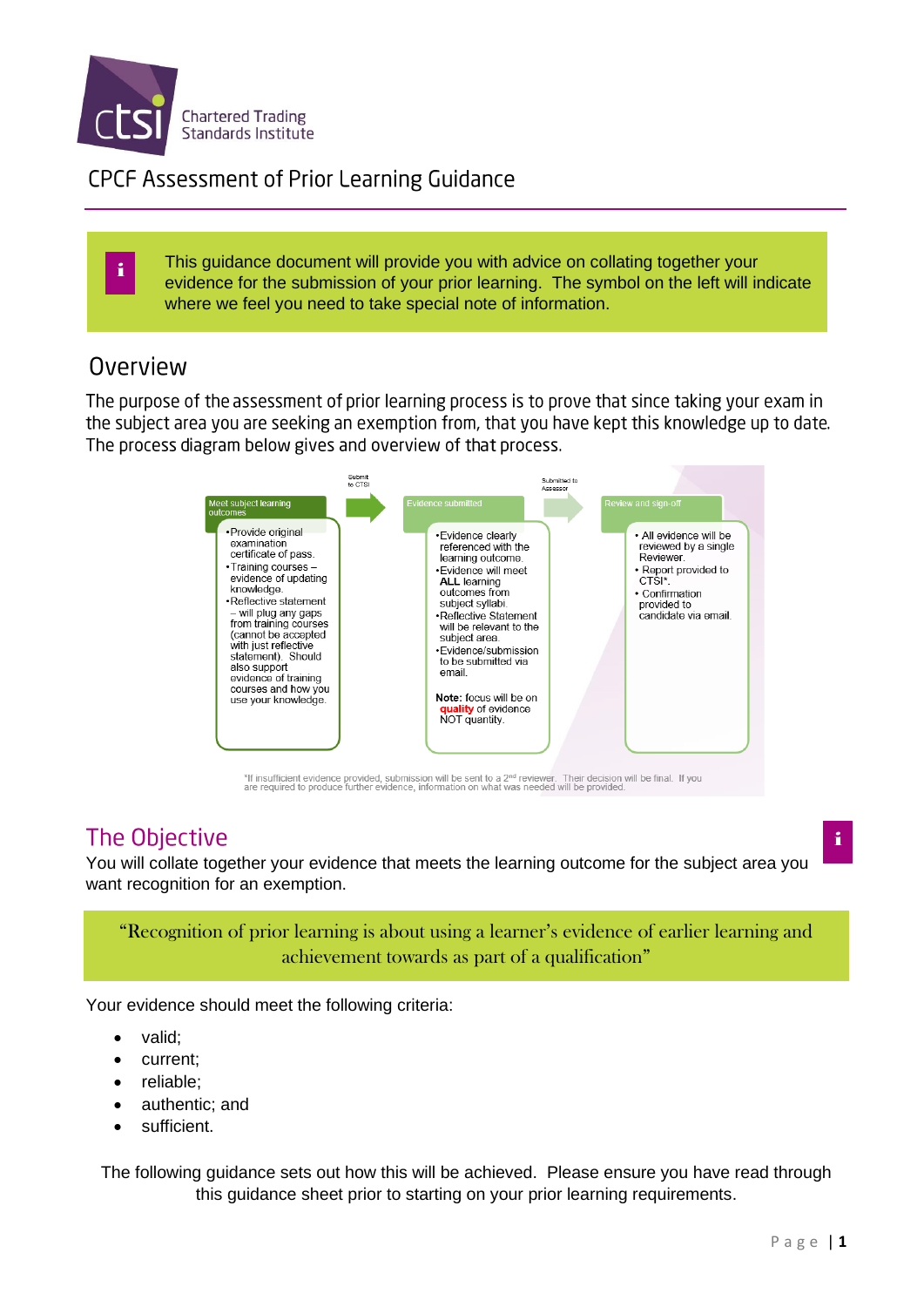The Qualifications and Awards Board (QAB) have determined that to enable you to get an exemption against the full Unit requirement<sup>\*</sup>, you will have to show both, up to date knowledge retention but also how you utilise your knowledge and the linkage with your day to day role.

#### Ask yourself: "how do I use my knowledge in practice?"

Showing how you use your knowledge in practice provides the reviewer with a wider evidence-basis to make a judgement on whether you have met the prior learning criteria.

You will show how you use your knowledge in practice by the completion of the reflective statement element that is part of the evidential requirements for this process.

Using the guidance on reflection, found on page 5 of this document, enables you to constructively outline how you use your knowledge. Identifies to you where you need to increase your knowledge and emphasises your strengths and weaknesses. Do not assume that if you are weaker in an area that this will go against you during the prior learning process. This actually shows the Reviewer that you are capable of identifying when your knowledge is becoming out of date and that you can take appropriate steps to ensure it is brought up to date.

You may find as you work through this process that there are areas of knowledge that are out of date. Again, this is not a problem. Make sure you indicate this as part of your evidence within your reflective statement and provide information on how you went about updating your knowledge to the Reviewer.

An active part of a Trading Standards practitioner's role is to be pro-active and ensuring you are working at the top of your knowledge and abilities.

Indicating that you are aware of a piece of legislation, for example, is due to go out of date later in the year, again, gives the reviewer the confidence that you understand where your knowledge level is and are aware of future changes.

\* An exemption against the whole unit/subject for Food, Feed and Weights and Measures is only granted if you have been awarded a certificate previously for these subjects. Please see the transition guidance information for further details. In these cases, you do not need to go through the prior learning process.

If you have not received certification in these subjects, then you will only be given an exemption if you have completed the specific assessment previously.

**For example:** If you have completed the Legal Metrology Technology and separately the Law papers, you will be given an exemption against the CPCF Weights and Measures written exam only. If you completed the Practical and Oral, then an exemption, on the condition of providing the required evidence, will be granted against these exams.

You will not be given an exemption against the reflective statement assessment nor the professional interview assessment. These will still be required to be completed. You will also need to complete any portfolio requirement as necessary.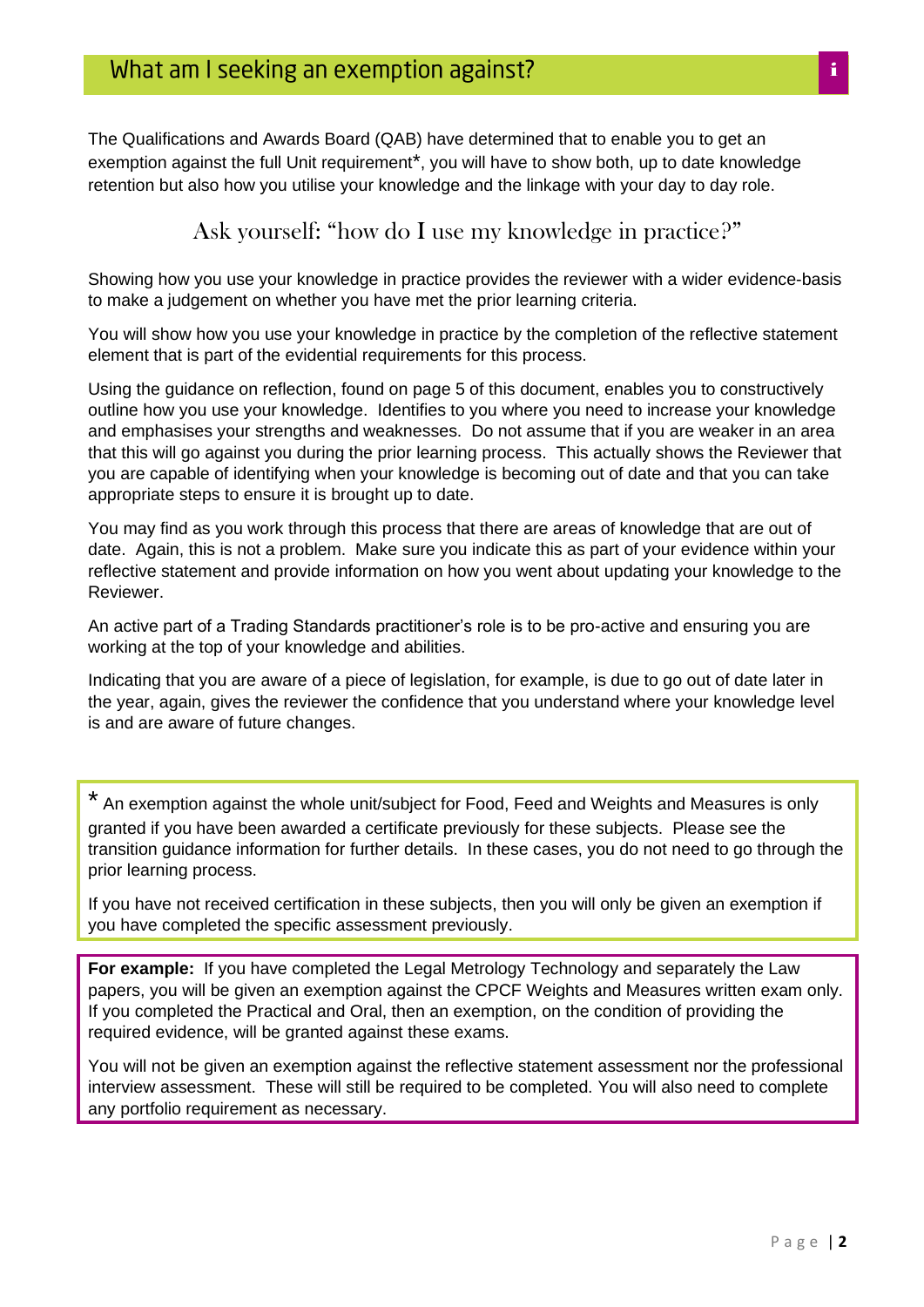#### **Evidence**

Using the criteria outlined on page 1, the reviewer will want to see evidence that shows how you have met the learning outcomes of the subject/Unit you are seeking exemption from. They want to see how you have kept your knowledge up to date.

The following illustrates the steps you will need to take prior to submission to CTSI and what CTSI will carry out on your behalf.

|  | Step ONE          | Confirming prior<br>examination(s) | Provide a copy of your certificate and result<br>transcripts proving you have passed an<br>examination in the subject area. Provide a<br>copy of the module descriptor which details<br>what was covered if this is a non-accredited<br>qualification. |
|--|-------------------|------------------------------------|--------------------------------------------------------------------------------------------------------------------------------------------------------------------------------------------------------------------------------------------------------|
|  | Step TWO          | Proof of updating                  | Look at the learning outcomes for your<br>subject. Look at our evidence. Provide the<br>most appropriate piece of evidence. It isn't<br>about the quantity of evidence you<br>provide, but the quality and suitability of<br>it.                       |
|  | <b>Step THREE</b> | <b>Reflective Statement</b>        | This should act as a supportive document<br>to plug holes and to reflect on the<br>knowledge you have gained over the years<br>and how you use it.                                                                                                     |
|  | Step FOUR         | Submission                         | Complete submission form and submit all<br>paperwork electronically to the CTSI<br><b>Education Team.</b>                                                                                                                                              |
|  | <b>Step FIVE</b>  | Review                             | CTSI will sent submission to the reviewer to<br>look over your evidence. *                                                                                                                                                                             |
|  | Step SIX          | Sign off and<br>confirmation       | Outcome emailed to you confirming the<br>exemption(s) you have available.                                                                                                                                                                              |

\* When a reviewer feels that a candidate has not met the above criteria and proven that they have kept their knowledge up to date, a second reviewer will be asked to look at the submission. The decision of the second reviewer is final.

In cases where you are asked to provide further evidence, an indication of what is needed will be provided by the second reviewer and passed to the candidate.

## What is my main focus for submitting evidence?

The focus for your evidence will be against the learning outcomes that are found in each of the syllabi subject documents.

You can find the syllabi in the stage 1 or stage 2 tabs within the qualification's resources area. <https://www.tradingstandards.uk/practitioners/training-development/qualifications-resources>

Look at the section within your syllabi document that says, **Learning Outcomes**. Please note, the number of learning outcomes will differ between each syllabus, you must meet **all** learning outcomes to enable the exemption to be granted.

i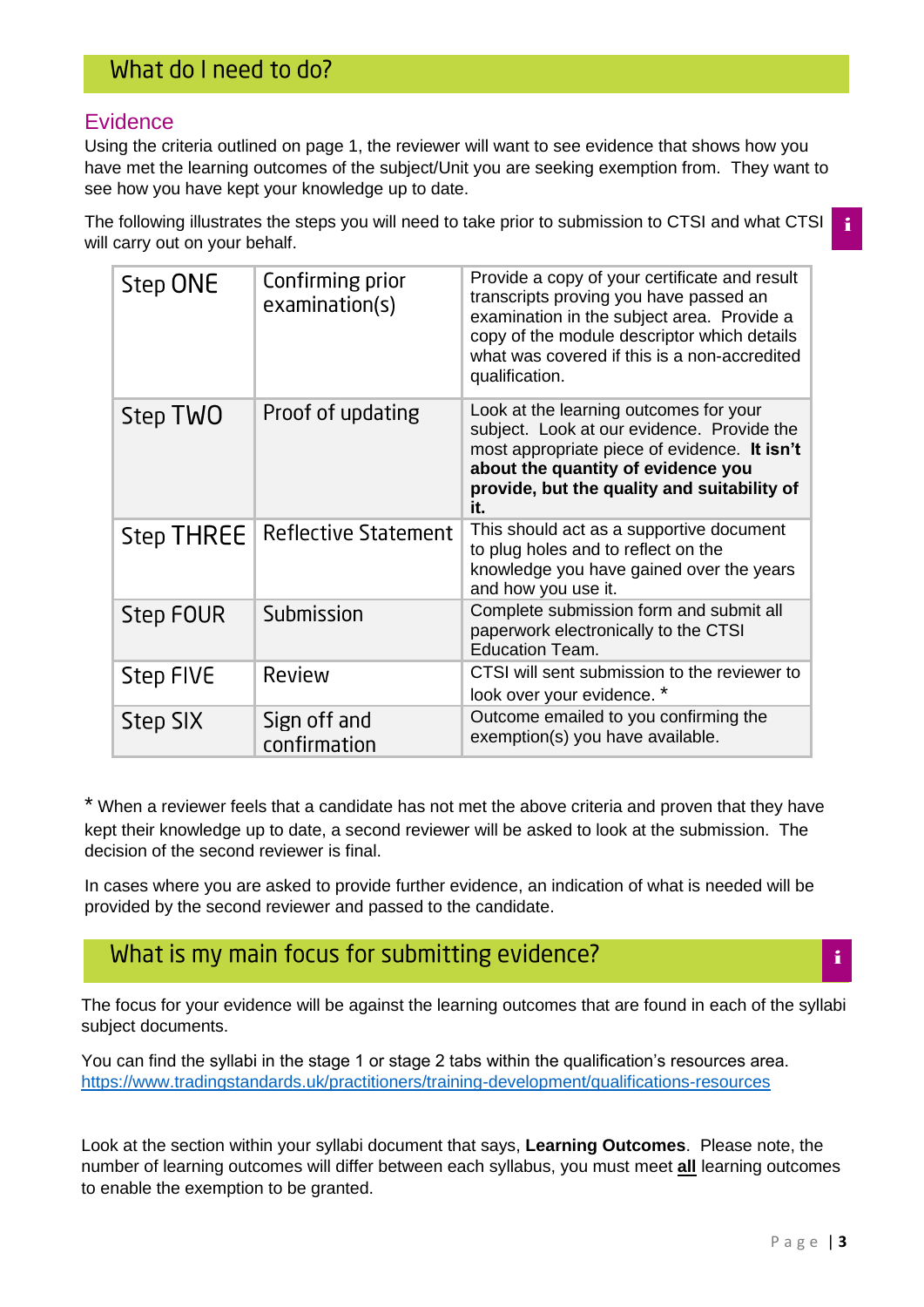Set out per learning outcome:

- How have you met this learning outcome?
	- o Look at what courses you attended;
	- $\circ$  how they fit in with this subject syllabus.
	- o Have they shown you have met the learning outcome?
	- o Is it appropriate?

The key thing to remember is that the Reviewer **will not** look through a large quantity of copious amounts of certificates and the information on what was learnt on each course. This will be sent back to you.

Keep reminding yourself throughout the process of collating together your evidence, **it is the quality of the evidence and not the quantity that will gain you your exemption.**

The Reviewer wants to see that you have looked through your evidence properly and have filtered it down to key pieces of evidence. We have not put a maximum set number of pieces of evidence to be submitted on your submission, but the Reviewer **will not** just look at a copy of your personal development plan and certificates to see whether you have met the requirements. **This is your job to do.**

Unless we can see that you have reviewed your evidence properly and selected pieces of evidence from your personal development plan, then you will receive an email from the team to state that you are required to look at your evidence again and demonstrate that you have undergone this process.

## What do I do once I have gathered my evidence together?

You will need to complete the Prior Learning **Submission form** (found in the qualifications resources; Assessment of prior learning, area of the website). We have kept this in word format so that you can type in your information, if you wish to.

You will need to number each piece of evidence and list them within the table (pg3 of the submission form). It is important that you indicate the Subject you are claiming it against and the learning outcome you believe it meets.

Write this same information on the top of your evidence. This will ensure it correlates for the Reviewer.

Check to ensure you have provided evidence for each learning outcome for each subject area you are claiming for an exemption.

If you are claiming for more than one subject, section out your list on the form so it is clear to the Reviewer.

You may find that a piece of evidence meets more than one subject area, learning outcome. This is fine. You don't need to put repeated copies of the same piece of evidence per subject exemption, just refer the Reviewer to same evidence by re-using the evidence number again on the form.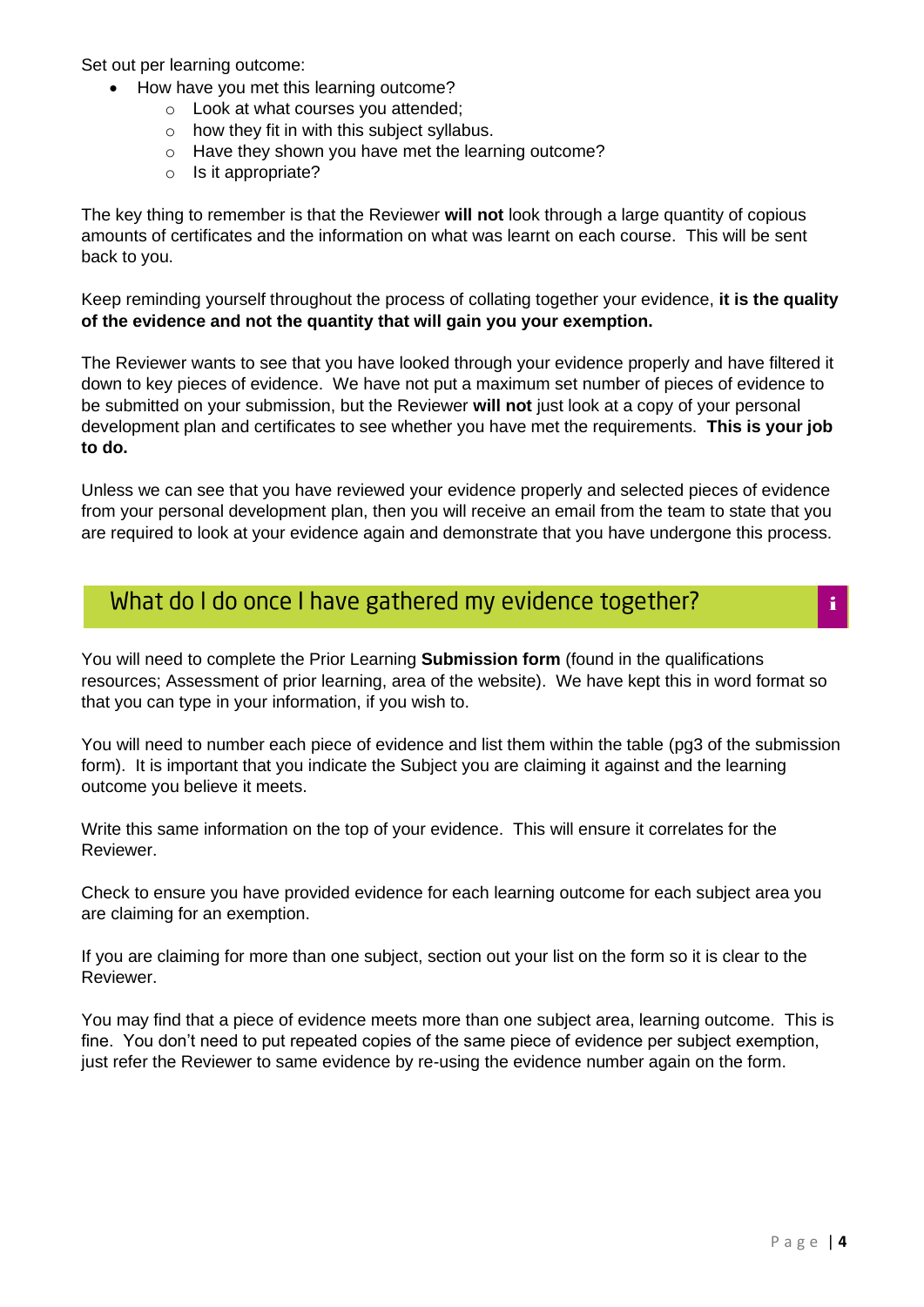The other area that the QAB have determined is necessary to prove you have kept your knowledge up to date is the inclusion of a reflective statement. There is no set number word count, but you must ensure you have sufficiently shown you have met the requirements as detailed previously on page 2.

The following outlines what a reflective piece of work is.

#### Reflection:

Whatever you are reflecting on, the following points are important:

- Reflection is an exploration and explanation of events not just a description.
- Reflection often involves revealing anxieties, errors and weaknesses, as well as strengths and successes.
- It is usually necessary to select just the most significant parts of the event or idea on which you're reflecting. Don't try to tell the whole story, or you will end up only describing rather than reflecting.
- It is often useful to reflect forward to the future when you might do something differently as a result of reflecting – as well as reflecting back on the past.



Taking the points above, utilise them to show the Reviewer how you have used your knowledge in practice.

When you have finished, number your reflective work as a piece of evidence and what subject area this is relating to. If you are seeking an exemption from more than one subject area, you can have one document to cover all areas for your reflective piece of work. Make sure you clearly define each area within it so the Reviewer knows what subject area you are reflecting on. In these cases, on the form, just indicate on the form ALL the areas you have included within your reflective piece of work.

For example: If you are seeking exemption from all three Stage 1 units, within your reflective learning document, you would have a section for each Unit.

- Unit 1: Regulatory Environment and Enforcement,
- Unit 2: Business and Consumer Legal Frameworks.
- Unit 3: Trading Standards Law Part 1.

Remember to number each paragraph. If you find that you have already shown knowledge elsewhere as they are closely linked, then reference the paragraph number for the Reviewer to look back at. Number each paragraph, they should be continuously numbered throughout the document. Don't re-start the number if you are starting your reflection on a new subject area, otherwise it will be confusing for the Reviewer if you need to refer them to a previous section/area.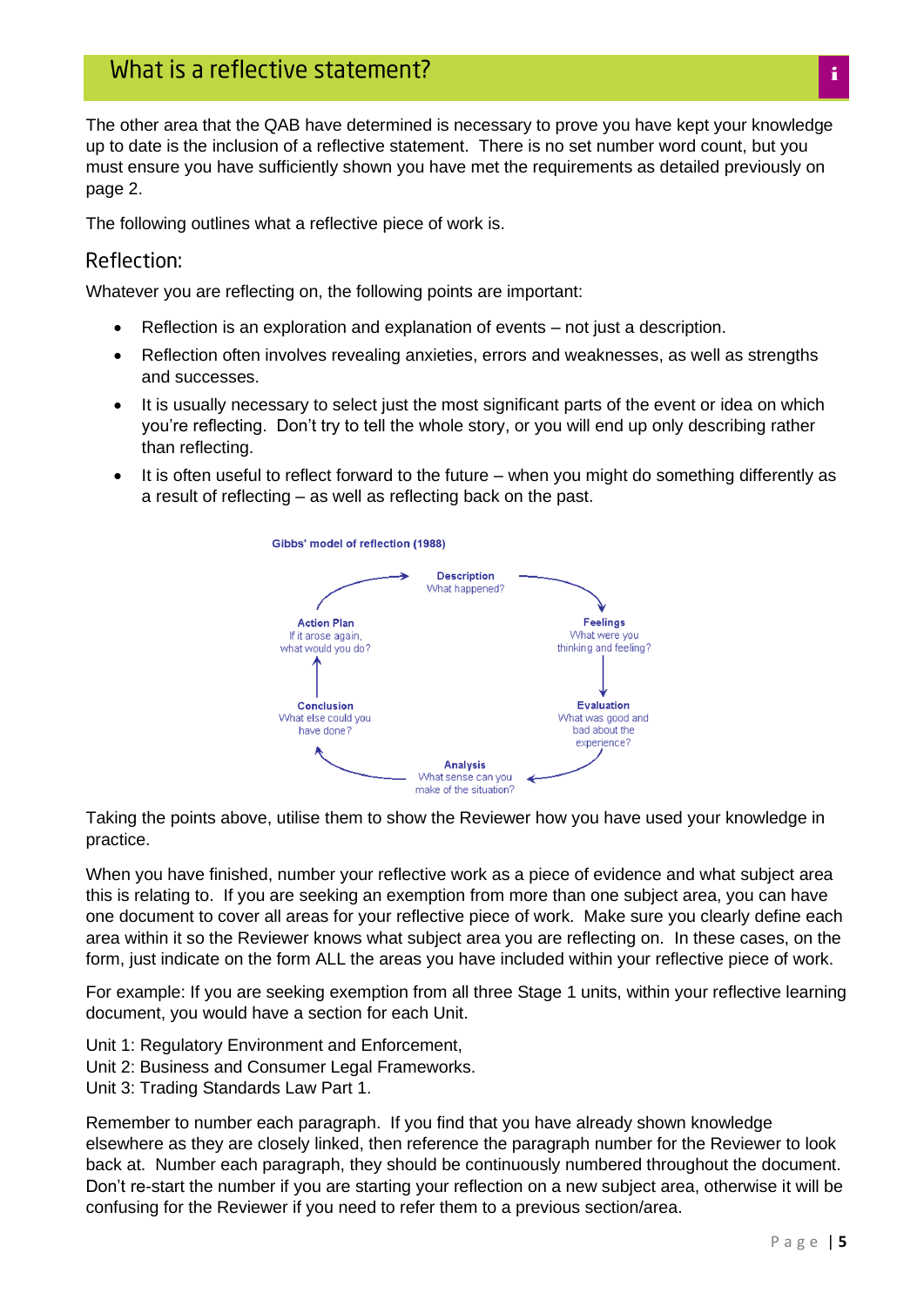To make it easier on yourself, try to keep what you are writing about succinct, to the point, but ensuring you have outlined how you are using your knowledge in practice.

It is very easy to divert from your original area you were writing up about. Keep checking back on what it is you need to convey across to make sure you haven't gone 'off topic'. If it helps, map out what you want to say to focus your mind.

You can also ask someone to proof read what you have written. Ask them to check:

- Does it make sense?
- Does it cover what you originally planned for it to cover?
- Do they feel you have missed some areas out? \*
- Ask them to question you on it, this may tease out something you haven't thought about but may be important to gaining your exemption.

\* This is a useful method of ensuring you have covered everything, but a cautionary note is needed here.

Whatever suggestions that are made, check to ensure you feel they fit in with what you are being asked to prove. Again, quality of the areas you cover is essential. If you are discussing something not related to the subject area learning outcome, the Reviewer cannot give you credit for these areas.

## What are the pitfalls?

#### Describing:

The reflective statement is not an exercise in describing everything you have done since you sat and passed your exam.

The reflective statement is used to show how you have grown your knowledge, updated it and used it since you passed your exam.

Reminding yourself that you are not describing but reflecting on how you have used your knowledge and whether you feel there is more for you to learn etc, is a key element to this piece of work.

# Keep reminding yourself: "reflect not describe".

#### Rambling:

It is easy to fall into a rambling monologue of information. This isn't what the Reviewer needs to see.

The following are suggestions that may help you to combat this from happing:

- try breaking up what you are writing about into smaller bitesize chunks.
- Don't write it all up in one go.
- Give yourself a break and come back to it at another time.
- Re-read what you have written with a fresh pair of eyes.

All of the above points may help you to stop going off on a tangent. It is very easy to find you have inadvertently tripped into this and re-reading when you have had a break or the next day, enables you to evaluate what you have written to determine whether you are straying off the path you wanted to write about.